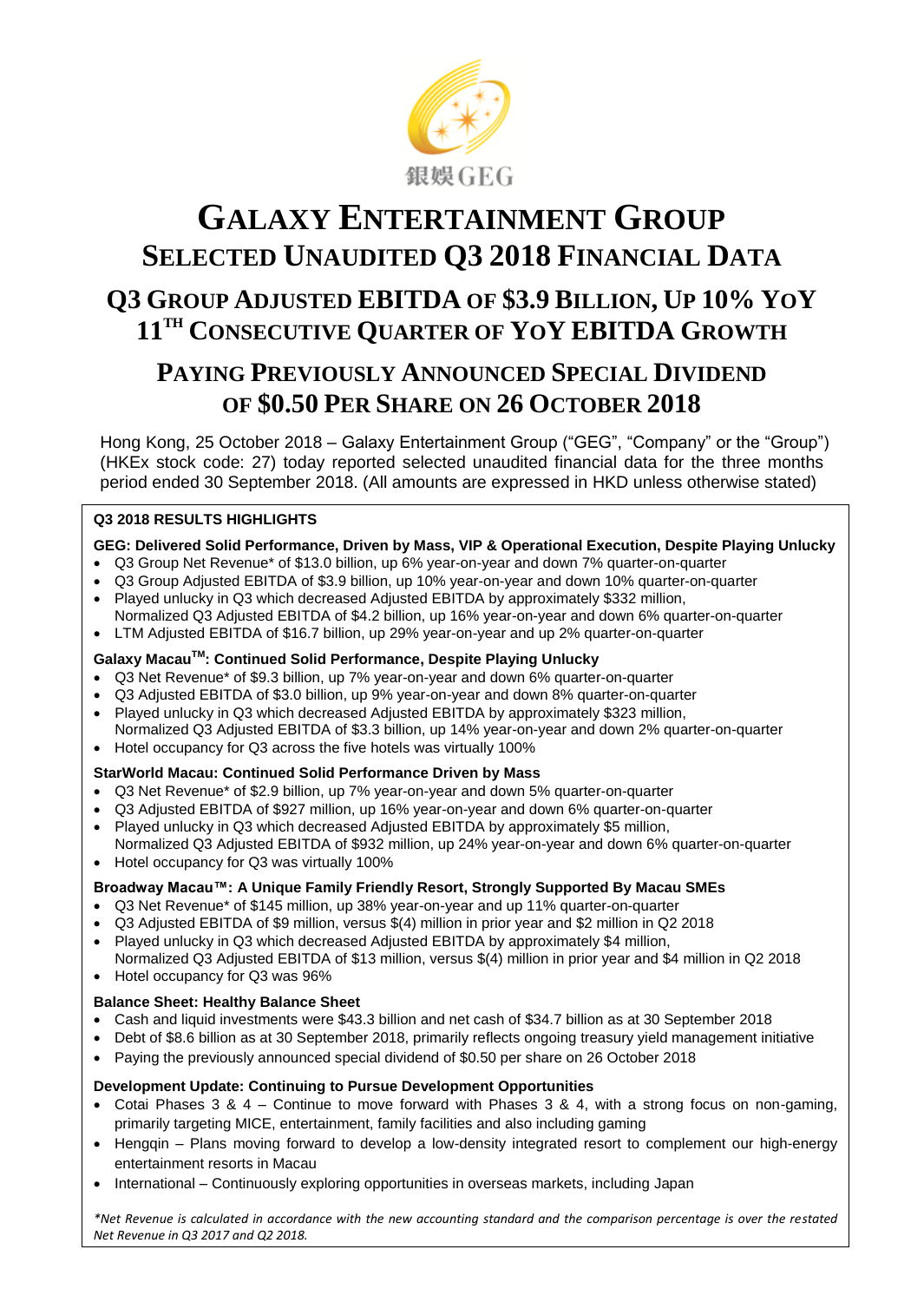

# **Dr. Lui Che Woo, Chairman of GEG said:**

*"I am pleased to report that GEG delivered solid results for the three months period ended 30 September 2018. Before going into details of our results I would like to make a few comments concerning super typhoon Mangkhut which impacted Macau last month.* 

*On 16 September 2018 Macau experienced super typhoon Mangkhut which was reportedly as strong as Hato in August last year. Macau saw significantly less damages and injuries during this No. 10 typhoon Mangkhut, thanks to the precautionary measures taken by the Macau SAR Government and the community, including team members of GEG.* 

*Firstly I would like to thank the Macau SAR Government for their leadership during this challenging event. I would also acknowledge the significant efforts of the civil protection teams, the broader community, our staff and fellow Concessionaires. Significant advanced warning was given which allowed for timely preparation. The Concessionaires, including GEG, worked closely with the Government both pre and post typhoon and helped the community recover from the event. In all, with strong leadership, active community involvement and careful preparation, Macau was substantially less impacted by typhoon Mangkhut when compared to previous typhoons.*

*Despite increased competition, with new property openings both in Macau and regionally, GEG delivered solid results with Q3 Adjusted EBITDA growing 10% year-on-year to \$3.9 billion. It should be noted that during the quarter gaming operations played unlucky which reduced EBITDA by approximately \$0.3 billion. Additionally Macau experienced adverse impacts from both the World Cup in July and typhoon Mangkhut in September. We continue to drive every segment of our business with a particular focus on yielding our resorts. GEG's renowned 'World Class, Asian Heart' service combined with our differentiated resorts offerings have resulted in our portfolio of hotels reporting virtually full occupancy.*

*GEG remains financially healthy with a solid balance sheet. Our balance sheet combined with substantial cash flow from operations allows us to return capital to shareholders through special dividends and to fund our development pipeline and international expansion plans. These include Cotai Phases 3 & 4, Hengqin and Japan. On 26 October 2018 we will pay the previously announced special dividend of \$0.50 per share.*

*The continued growth in the rapidly emerging and underpenetrated middle-class in Mainland China and their demand for leisure and travel gives us confidence in the longer term outlook for Macau. However, I do acknowledge that the current international trade tensions, rising interest rates and a slowing economy may impact consumer sentiment in the short term. We are committed to support the Macau SAR Government's vision to develop Macau into a World Centre of Tourism and Leisure.* 

*I am very proud of our team members and I would like to take this opportunity to express my sincere gratitude to our executive team and all team members for their commitment and efforts in delivering these results, especially during typhoon Mangkhut."*

#### **Macau Market Overview**

Macau's Gross Gaming Revenue ("GGR") for Q3 2018 was \$71.7 billion, up 10% year-on-year and flat quarter-on-quarter. This is the  $9<sup>th</sup>$  reported consecutive quarter of YoY growth. These results were achieved despite the negative impact of super typhoon Mangkhut.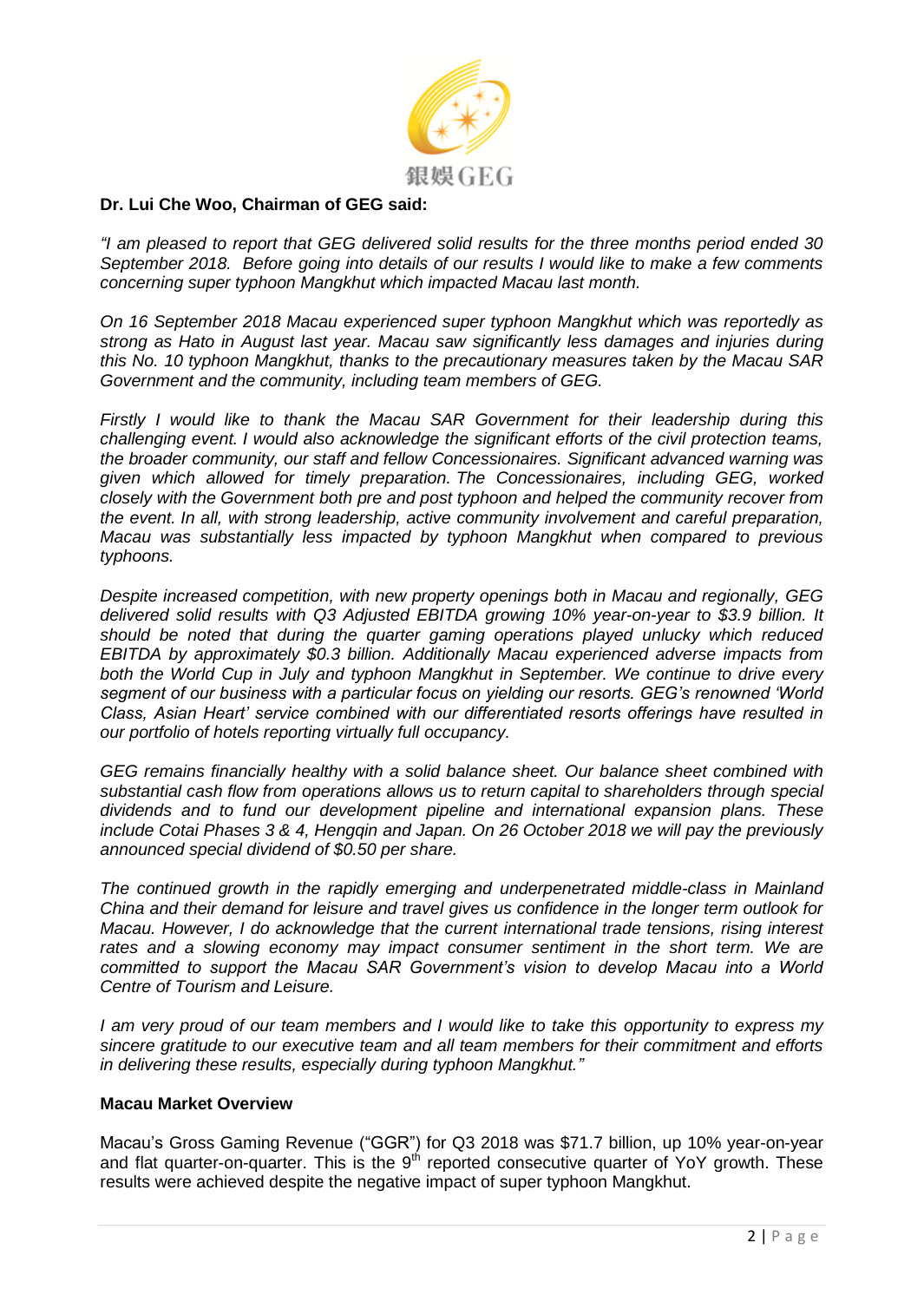

During the period, visitor arrivals to Macau were 9.0 million, up 9% year-on-year, in which visitors from Mainland China grew at a faster rate of 13%. Overnight visitors grew 7% year-onyear, with the average length of stay rising by 0.1 day year-on-year to 2.27 days.

# **Group Financial Results**

*Q3 2018*

 $\overline{a}$ 

During Q3 2018, the Group's net revenue increased 6% year-on-year and decreased 7% quarter-on-quarter to \$13.0 billion. Adjusted EBITDA increased 10% year-on-year and decreased 10% quarter-on-quarter to \$3.9 billion. Galaxy Macau™'s Adjusted EBITDA increased 9% year-on-year and decreased 8% quarter-on-quarter to \$3.0 billion. StarWorld Macau's Adjusted EBITDA increased 16% year-on-year and decreased 6% quarter-on-quarter to \$927 million. Broadway Macau™'s Adjusted EBITDA was \$9 million versus \$(4) million in Q3 2017 and \$2 million in Q2 2018.

Latest twelve months Group Adjusted EBITDA was up 29% year-on-year and up 2% quarter-onquarter to \$16.7 billion.

During Q3 2018, GEG played unlucky in its gaming operations which decreased Adjusted EBITDA by approximately \$332 million. Normalized Q3 2018 Adjusted EBITDA grew 16% yearon-year and decreased 6% quarter-on-quarter to \$4.2 billion.



The Group's total GGR on a management basis<sup>1</sup> in Q3 2018 was \$15.8 billion, up 6% year-onyear and down 8% quarter-on-quarter. Total mass table GGR was \$6.6 billion, up 8% year-onyear and down 3% quarter-on-quarter. Total VIP GGR was \$8.6 billion, up 5% year-on-year and down 12% quarter-on-quarter. Total electronic GGR was \$0.6 billion, up 10% year-on-year and up 8% quarter-on-quarter.

 $1$  The primary difference between statutory gross revenue and management basis gross revenue is the treatment of City Clubs revenue where fee income is reported on a statutory basis and gross gaming revenue is reported on a management basis. At the group level the gaming statistics include Company owned resorts plus City Clubs.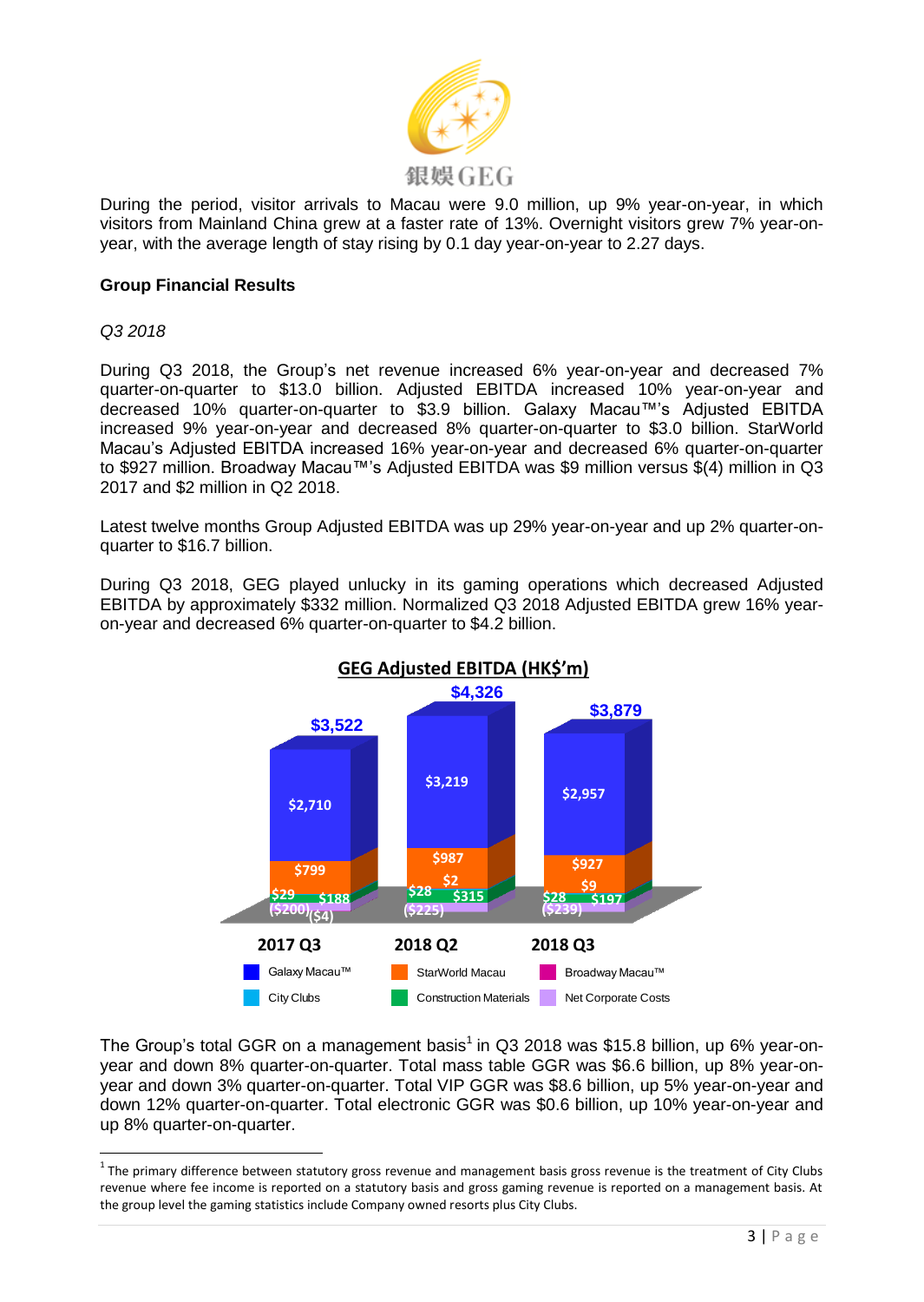

| Group                                      |         |         |         |
|--------------------------------------------|---------|---------|---------|
| (HK\$'m)                                   |         |         |         |
|                                            | Q3 2017 | Q2 2018 | Q3 2018 |
| Revenues:                                  |         |         |         |
| <b>Net Gaming</b>                          | 10,292  | 11,898  | 11,068  |
| Non-gaming                                 | 1,262   | 1,270   | 1,358   |
| <b>Construction Materials</b>              | 680     | 757     | 569     |
| Total Net Revenue <sup>2</sup>             | 12,234  | 13,925  | 12,995  |
| <b>Adjusted EBITDA</b>                     | 3,522   | 4,326   | 3,879   |
| Gaming Statistics <sup>3</sup><br>(HK\$'b) |         |         |         |
|                                            | Q3 2017 | Q2 2018 | Q3 2018 |
| Rolling Chip Volume                        | 235.0   | 289.3   | 264.5   |
| Win Rate %                                 | 3.5%    | 3.4%    | 3.3%    |
| Win                                        | 8.2     | 9.8     | 8.6     |
| Mass Table Drop                            | 14.9    | 16.4    | 16.7    |
| Win Rate %                                 | 40.9%   | 41.8%   | 39.6%   |
| Win                                        | 6.1     | 6.8     | 6.6     |
| <b>Electronic Gaming Volume</b>            | 15.6    | 18.2    | 18.2    |
| Win Rate %                                 | 3.6%    | 3.1%    | 3.4%    |
| Win                                        | 0.6     | 0.6     | 0.6     |
| <b>Total GGR Win</b>                       | 14.9    | 17.2    | 15.8    |

# *Balance Sheet and Special Dividend*

The Group's balance sheet remains liquid and healthy. As of 30 September 2018, cash and liquid investments were \$43.3 billion and net cash was \$34.7 billion. Total debt was \$8.6 billion at 30 September 2018, same as at 30 June 2018. Our debt primarily reflects a treasury management exercise where interest income on cash holdings exceeds corresponding borrowing costs. Our healthy balance sheet combined with solid cash flow from operations allows us to return capital to shareholders via special dividends and to fund our development pipeline and international expansion ambitions. On 26 October 2018 the Group will pay the previously announced special dividend of \$0.50 per share.

 2 Total net revenue is reported under the new accounting standard and the corresponding figures for past periods are restated.  $3$  Gaming statistics are presented before deducting commission and incentives.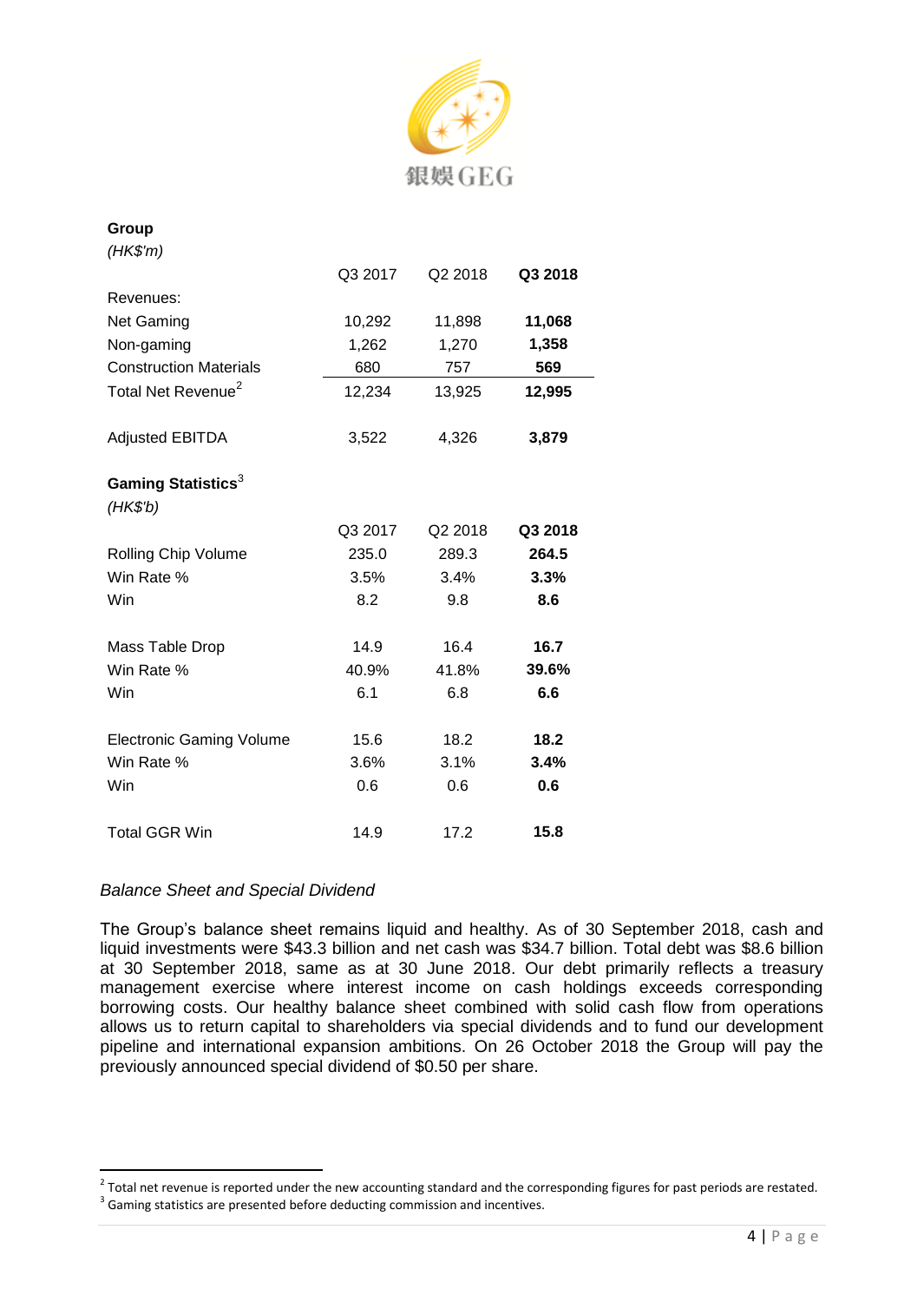

#### **Galaxy Macau™**

In Q3 2018, Galaxy Macau™'s net revenue was \$9.3 billion, up 7% year-on-year and down 6% quarter-on-quarter. Adjusted EBITDA was \$3.0 billion, up 9% year-on-year and down 8% quarter-on-quarter. Adjusted EBITDA margin under HKFRS was 32% (Q3 2017: 31%).

Galaxy Macau™ played unlucky in its gaming operations which decreased its Adjusted EBITDA by approximately \$323 million in Q3 2018. Normalized Q3 Adjusted EBITDA was \$3.3 billion, up 14% year-on-year and down 2% quarter-on-quarter. The combined five hotels registered occupancy was virtually 100% in Q3 2018.

| Galaxy Macau™                   |         |         |         |
|---------------------------------|---------|---------|---------|
| (HK\$'m)                        |         |         |         |
|                                 | Q3 2017 | Q2 2018 | Q3 2018 |
| Revenues:                       |         |         |         |
| <b>Net Gaming</b>               | 7,617   | 8,869   | 8,181   |
| Hotel / F&B / Others            | 857     | 820     | 888     |
| Mall                            | 222     | 260     | 268     |
| Total Net Revenue <sup>4</sup>  | 8,696   | 9,949   | 9,337   |
| <b>Adjusted EBITDA</b>          | 2,710   | 3,219   | 2,957   |
| Adjusted EBITDA Margin %        | 31%     | 32%     | 32%     |
|                                 |         |         |         |
| Gaming Statistics <sup>5</sup>  |         |         |         |
| (HK\$'m)                        |         |         |         |
|                                 | Q3 2017 | Q2 2018 | Q3 2018 |
| Rolling Chip Volume             | 164,876 | 208,506 | 189,607 |
| Win Rate %                      | 3.6%    | 3.5%    | 3.4%    |
| Win                             | 5,854   | 7,304   | 6,354   |
| Mass Table Drop                 | 9,619   | 10,390  | 10,723  |
| Win Rate %                      | 43.3%   | 44.4%   | 41.4%   |
| Win                             | 4,169   | 4,610   | 4,434   |
| <b>Electronic Gaming Volume</b> | 11,708  | 13,311  | 13,026  |
| Win Rate %                      | 4.1%    | 3.6%    | 4.0%    |
| Win                             | 482     | 473     | 527     |
| <b>Total GGR Win</b>            | 10,505  | 12,387  | 11,315  |

 4 Total net revenue is reported under the new accounting standard and the corresponding figures for past periods are restated. <sup>5</sup> Gaming statistics are presented before deducting commission and incentives.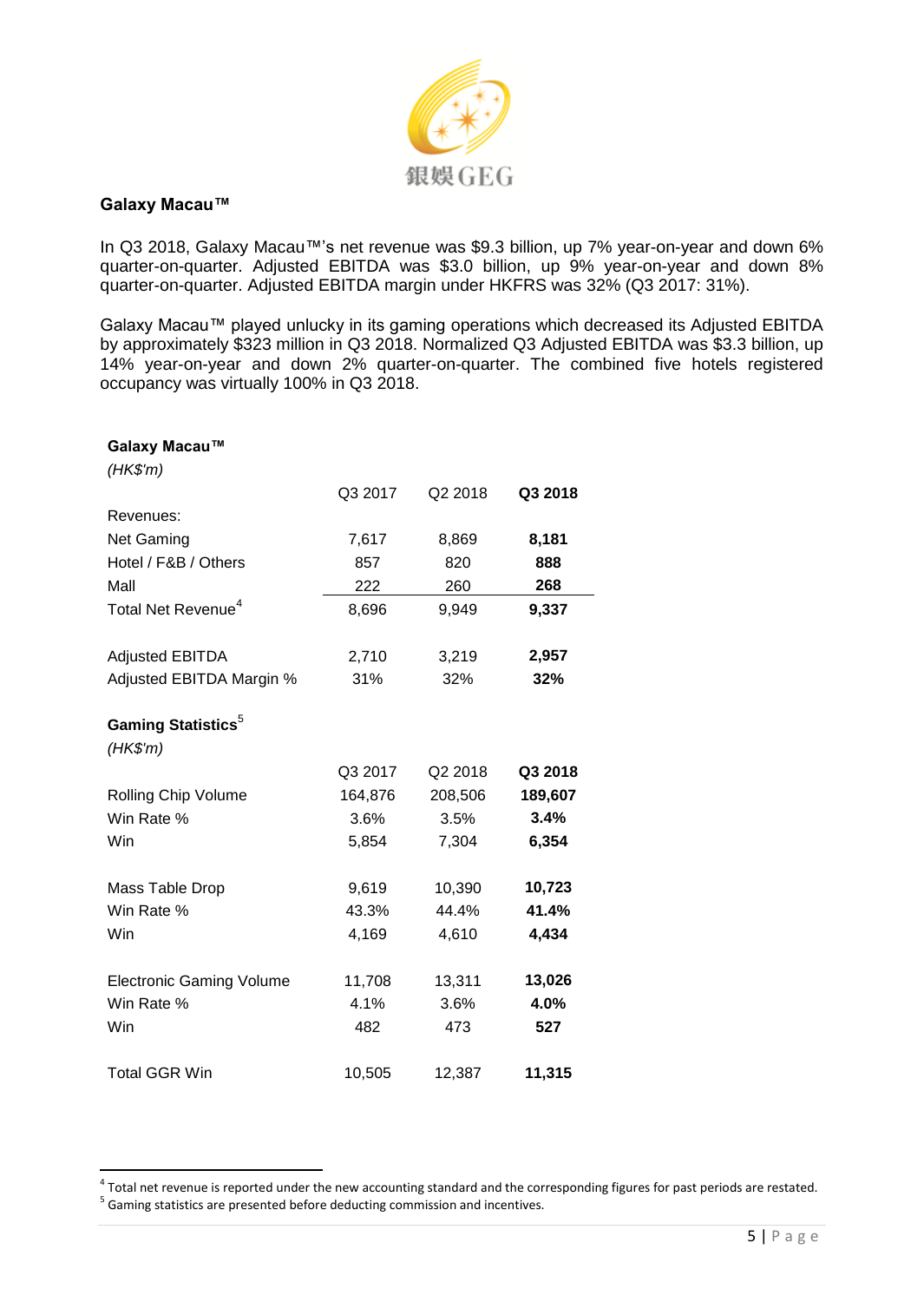

### **StarWorld Macau**

StarWorld Macau's net revenue was \$2.9 billion, up 7% year-on-year and down 5% quarter-onquarter in Q3 2018. Adjusted EBITDA was \$927 million, up 16% year-on-year and down 6% quarter-on-quarter. Adjusted EBITDA margin under HKFRS increased to 32% (Q3 2017: 29%).

StarWorld Macau played unlucky in its gaming operations which decreased its Adjusted EBITDA by approximately \$5 million in Q3 2018. Normalized Q3 Adjusted EBITDA was \$932 million, up 24% year-on-year and down 6% quarter-on-quarter. Hotel occupancy was virtually 100% in Q3 2018.

| <b>StarWorld Macau</b>          |         |         |         |
|---------------------------------|---------|---------|---------|
| $(HK\$ <sup>'m</sup> )          |         |         |         |
|                                 | Q3 2017 | Q2 2018 | Q3 2018 |
| Revenues:                       |         |         |         |
| Net Gaming                      | 2,599   | 2,938   | 2,794   |
| Hotel / F&B / Others            | 113     | 109     | 110     |
| Mall                            | 12      | 13      | 12      |
| Total Net Revenue <sup>6</sup>  | 2,724   | 3,060   | 2,916   |
| <b>Adjusted EBITDA</b>          | 799     | 987     | 927     |
| Adjusted EBITDA Margin %        | 29%     | 32%     | 32%     |
|                                 |         |         |         |
| Gaming Statistics <sup>7</sup>  |         |         |         |
| $(HK\$ 'm)                      |         |         |         |
|                                 | Q3 2017 | Q2 2018 | Q3 2018 |
| Rolling Chip Volume             | 66,891  | 79,703  | 73,750  |
| Win Rate %                      | 3.4%    | 3.0%    | 3.0%    |
| Win                             | 2,292   | 2,407   | 2,191   |
| Mass Table Drop                 | 3,569   | 4,092   | 4,034   |
| Win Rate %                      | 39.9%   | 41.6%   | 41.7%   |
| Win                             | 1,425   | 1,704   | 1,680   |
|                                 |         |         |         |
| <b>Electronic Gaming Volume</b> | 1,570   | 1,920   | 1,945   |
| Win Rate %                      | 2.6%    | 2.4%    | 2.1%    |
| Win                             | 41      | 46      | 41      |
| <b>Total GGR Win</b>            | 3,758   | 4,157   | 3,912   |

 6 Total net revenue is reported under the new accounting standard and the corresponding figures for past periods are restated.  $<sup>7</sup>$  Gaming statistics are presented before deducting commission and incentives.</sup>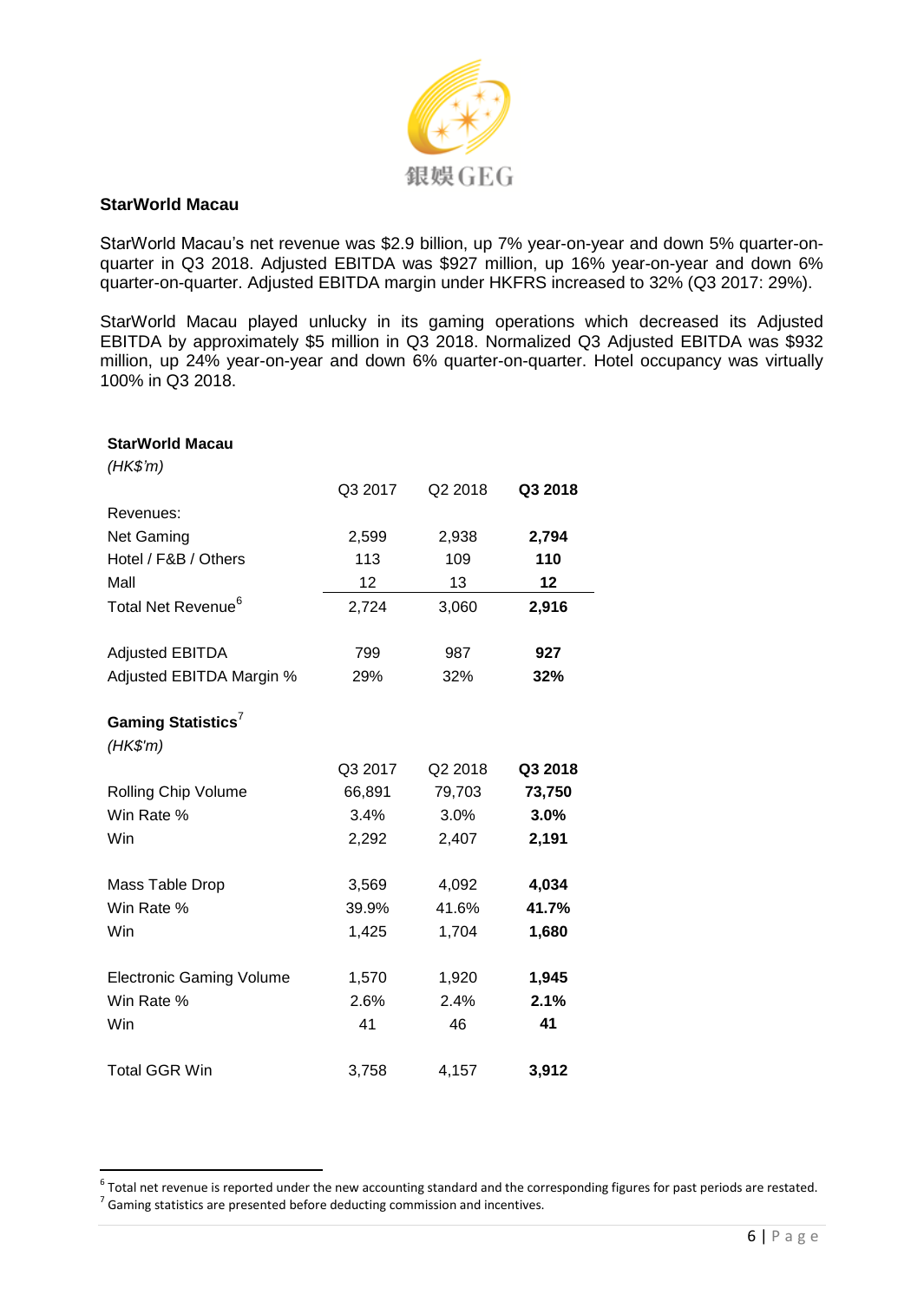

#### **Broadway Macau™**

Broadway Macau™ is a unique family friendly, street entertainment and food resort supported by Macau SMEs, it does not have a VIP gaming component. Broadway Macau™'s net revenue for Q3 2018 was \$145 million, up 38% year-on-year and up 11% quarter-on-quarter. Adjusted EBITDA was \$9 million, versus \$(4) million in prior year and \$2 million in Q2 2018.

Broadway Macau™ played unlucky in its gaming operations which decreased its Adjusted EBITDA by approximately \$4 million in Q3 2018. Normalized Q3 Adjusted EBITDA was \$13 million, versus \$(4) million in prior year and \$4 million in Q2 2018. Hotel occupancy was 96% in Q3 2018.

| Broadway Macau™                 |         |                |         |
|---------------------------------|---------|----------------|---------|
| $(HK\$ 'm)                      |         |                |         |
|                                 | Q3 2017 | Q2 2018        | Q3 2018 |
| Revenues:                       |         |                |         |
| Net Gaming                      | 47      | 63             | 65      |
| Hotel / F&B / Others            | 49      | 58             | 69      |
| Mall                            | 9       | 10             | 11      |
| Total Net Revenue <sup>8</sup>  | 105     | 131            | 145     |
| <b>Adjusted EBITDA</b>          | (4)     | $\overline{2}$ | 9       |
| Adjusted EBITDA Margin %        | (4)%    | 2%             | 6%      |
| Gaming Statistics <sup>9</sup>  |         |                |         |
| (HK\$'m)                        |         |                |         |
|                                 | Q3 2017 | Q2 2018        | Q3 2018 |
| Mass Table Drop                 | 184     | 223            | 242     |
| Win Rate %                      | 26.1%   | 26.2%          | 25.7%   |
| Win                             | 48      | 59             | 62      |
| <b>Electronic Gaming Volume</b> | 183     | 516            | 509     |
| Win Rate %                      | 3.1%    | 2.4%           | 2.1%    |
| Win                             | 6       | 12             | 11      |
| <b>Total GGR Win</b>            | 54      | 71             | 73      |

 8 Total net revenue is reported under the new accounting standard and the corresponding figures for past periods are restated.  $9$  Gaming statistics are presented before deducting commission and incentives.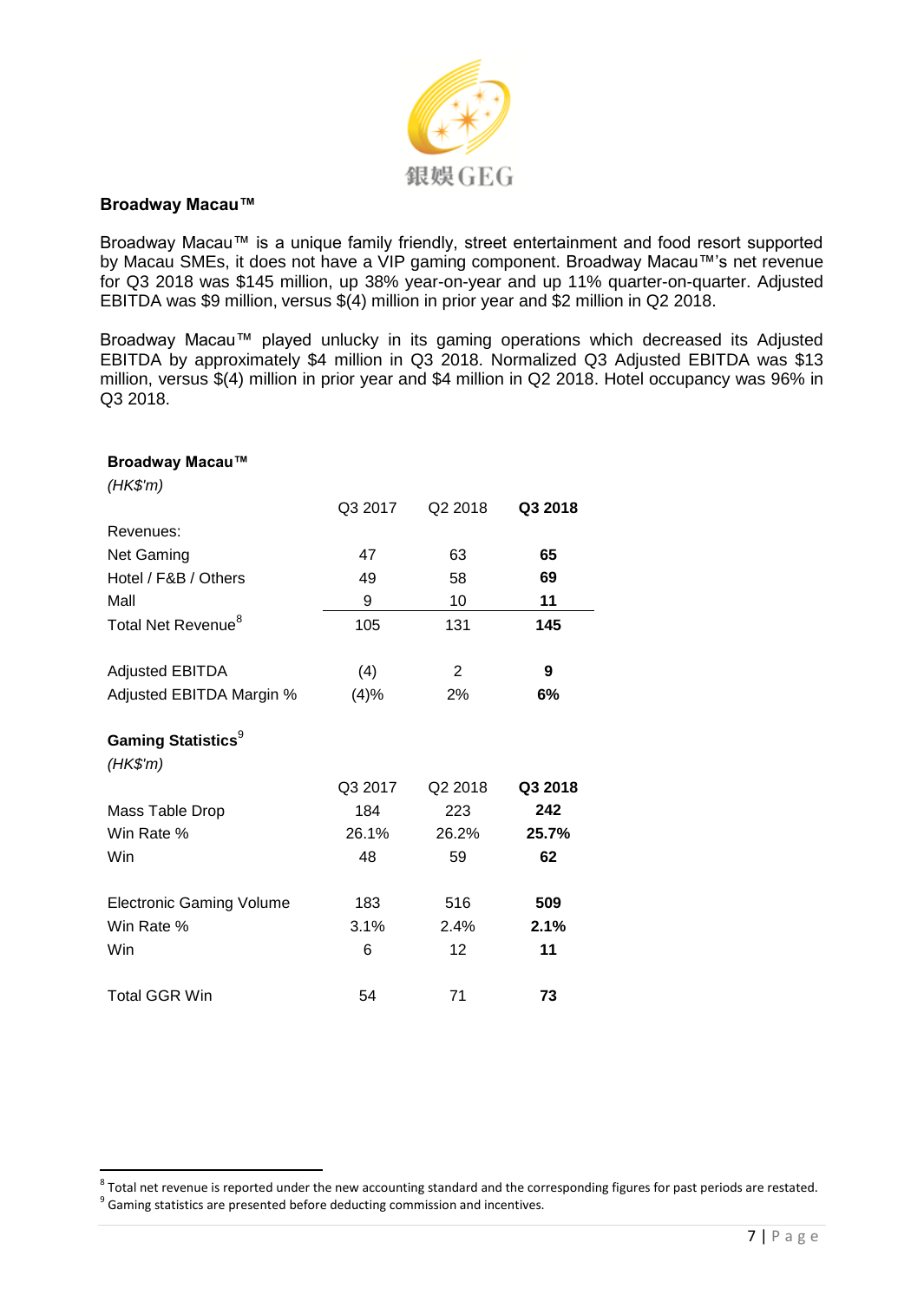

# **City Clubs**

City Clubs contributed \$28 million of Adjusted EBITDA to the Group's earnings for Q3 2018, down 3% year-on-year and was flat quarter-on-quarter.

| <b>City Clubs</b>               |         |                     |         |
|---------------------------------|---------|---------------------|---------|
| (HK\$'m)                        |         |                     |         |
|                                 | Q3 2017 | Q <sub>2</sub> 2018 | Q3 2018 |
| Total Net Revenue <sup>10</sup> | 29      | 28                  | 28      |
| <b>Adjusted EBITDA</b>          | 29      | 28                  | 28      |
| Gaming Statistics <sup>11</sup> |         |                     |         |
| $(HK\$ 'm)                      |         |                     |         |
|                                 | Q3 2017 | Q2 2018             | Q3 2018 |
| Rolling Chip Volume             | 3,274   | 1,109               | 1,134   |
| Win Rate %                      | 2.3%    | 3.0%                | 5.2%    |
| Win                             | 76      | 33                  | 59      |
| Mass Table Drop                 | 1,570   | 1,661               | 1,678   |
| Win Rate %                      | 29.4%   | 27.9%               | 25.8%   |
| Win                             | 462     | 463                 | 432     |
| <b>Electronic Gaming Volume</b> | 2,177   | 2,493               | 2,722   |
| Win Rate %                      | 1.8%    | 1.7%                | 1.6%    |
| Win                             | 38      | 41                  | 42      |
| <b>Total GGR Win</b>            | 576     | 537                 | 533     |

# **Construction Materials Division**

The Construction Materials Division contributed Adjusted EBITDA of \$197 million in Q3 2018, up 5% year-on-year and down 37% quarter-on-quarter.

# **Development Update**

I

#### *Cotai – The Next Chapter*

GEG is uniquely positioned for long term growth. We continue to move forward with Phases 3 & 4, which will include approximately 4,500 hotel rooms, including family and premium high end rooms, 400,000 square feet of MICE space, a 500,000 square feet 16,000-seat multi-purpose arena, F&B, retail and casinos, among others. We look forward to formally announcing our development plans in the future.

 $10$  Total net revenue is reported under the new accounting standard and the corresponding figures for past periods are restated.

 $11$  Gaming statistics are presented before deducting commission and incentives.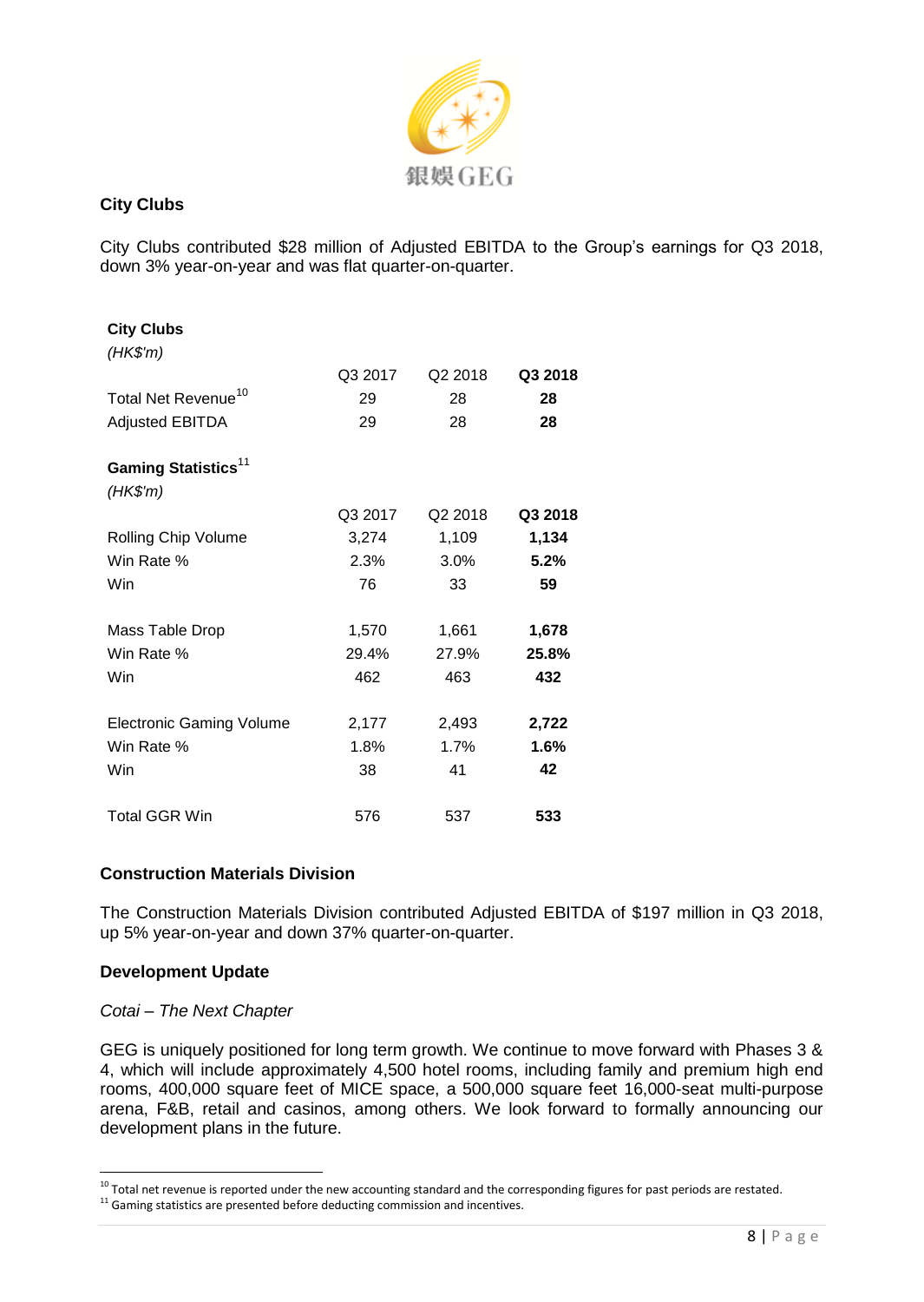

# *Hengqin*

We continue to make progress with our concept plan for our Hengqin project. Hengqin will allow GEG to develop a low density leisure destination resort that will complement our high energy resorts in Macau.

#### *International*

On 20 July 2018 the Japanese Diet passed the Integrated Resort ("IR") Bill. We are very pleased with the recent passing of the IR Bill in Japan. We view Japan as a great long term growth opportunity that will complement our Macau operations and our other international expansion ambitions. GEG, together with Monte-Carlo SBM from the Principality of Monaco and our Japanese partners, look forward to bringing our brand of World Class IRs to Japan.

#### Selected Major Awards in Q3 2018

| Award                                                                                                                            | <b>Presenter</b>                         |  |  |
|----------------------------------------------------------------------------------------------------------------------------------|------------------------------------------|--|--|
| <b>GEG</b>                                                                                                                       |                                          |  |  |
| Asiamoney Asia's Outstanding Companies Poll -<br>Most Outstanding Company in Hong Kong - Consumer<br><b>Discretionary Sector</b> | Asiamoney                                |  |  |
| <b>Outstanding Corporate Social Responsibility Award</b>                                                                         | <b>Mirror Post</b>                       |  |  |
| Galaxy Macau™                                                                                                                    |                                          |  |  |
| Asia's Leading Casino Resort 2018                                                                                                | The 25 <sup>th</sup> World Travel Awards |  |  |
| <b>StarWorld Macau</b>                                                                                                           |                                          |  |  |
| <b>Selected Restaurant</b><br>- Feng Wei Ju<br>- Jade De Jardin                                                                  | <b>Ctrip Gourmet List 2018</b>           |  |  |
| <b>Construction Materials Division</b>                                                                                           |                                          |  |  |
| Grand Award-Excellence in Environmental Disclosure                                                                               | Hong Kong ESG Reporting Awards           |  |  |
| 17 <sup>th</sup> Hong Kong OSH Award<br>Safety Performance Award - Other Industries                                              | Occupational Safety and Health Council   |  |  |

# **Outlook**

We will continue to focus on driving every segment of our business and allocate resources to the highest and best use, whilst at the same time we will continue to exercise prudent cost control. Our philosophy is to manage the business over the medium to longer term horizon, but we are always conscience of shorter term impacts.

Our healthy balance sheet allows us to return capital to shareholders through special dividends and fund both our local development pipeline and explore international expansion opportunities. These include Phases 3 & 4, Hengqin and Japan.

Mainland China has significant demand for leisure, tourism and travel and GEG is well positioned to capitalize on this demand. The continuing expansion of the high speed train network and the opening of the Hong Kong - Zhuhai - Macau Bridge will further improve access